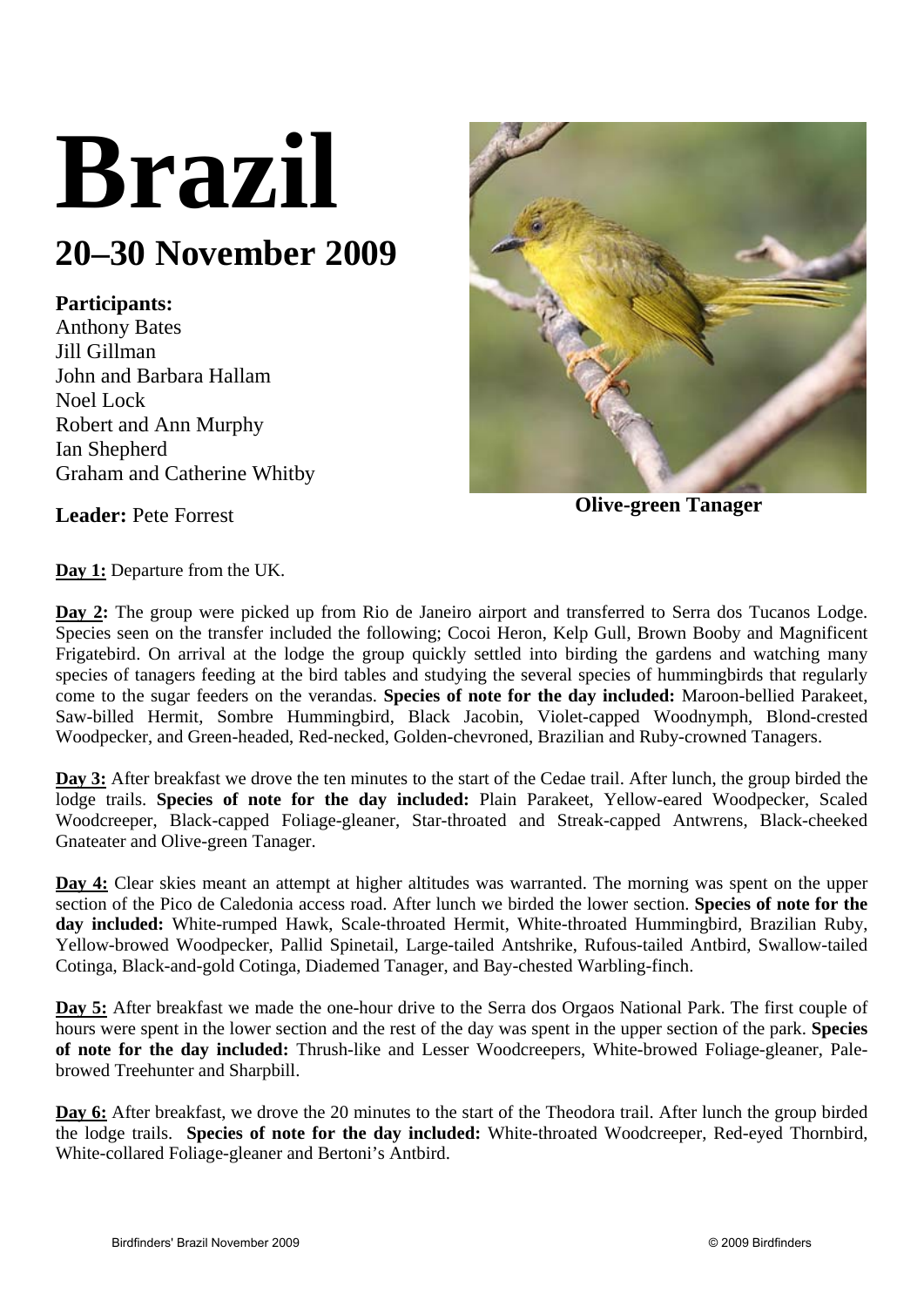**Day 7:** The morning was spent at the Portao Azul trail. After lunch the group birded the Macae de Cima trail. **Species of note for the day included:** Plovercrest, Saffron Toucanet, Tufted Antshrike, Ferruginous Antbird, Bare-throated Bellbird, Gilt-edged Tanager and Half-collared Sparrow.

**Day 8:** The morning was spent at the Regua wetland reserve. After lunch the planned walk around the lodge grounds was postponed due to the exceptionally heavy rain. **Species of note for the day included:** Crescentchested Puffbird, Sooretama Slaty-antshrike, White-flanked Antwren, and Long-billed Wren.

**Day 9:** Without doubt the Three-toed Jacamar is one of the target species of the whole week. We departed early for an hours drive to where the days birding began. **Species of note for the day included:** Red-legged Seriema, Slaty-breasted Wood-rail, Blue-winged Macaw, Three-toed Jacamar, White-eared Puffbird, Streamer-tailed Tyrant, Tail-banded Hornero, Firewood-gatherer and Hang-nest Tody-tyrant.

**Day 10:** The postponed walk around the lodge trails was done after breakfast. The group departed back to Rio for their flight home at 14.00. **Species of note for the day included:** Rufous-capped Motmot, Spot-breasted Antvireo, Rufous-capped Antthrush, and Pin-tailed Manakin.

#### **During the groups stay we had a combined total of 239 species seen with a further 10 heard. A total of 72 Atlantic forest endemics were seen.**

#### **Pete Forrest, Serra dos Tucanos Lodge**

#### **FULL SPECIES LIST**

**Species in bold with a \* are endemic to the Atlantic rain forest.** 

\* **SOLITARY TINAMOU** (*Tinamus solitarius*) – One at the lodge on the 6<sup>th</sup> was the only record.

**BROWN TINAMOU** *(Crypturellus obsoletus) –* Heard only, at several locations.

**BROWN BOOBY** (Sula leucogaster) – Several recorded on the journey up from Rio on the 21<sup>st</sup>.

**NEOTROPIC CORMORANT** *(Phalacrocorax brasilianus)* – One seen on the journey up from Rio on the 21<sup>st</sup>.

**MAGNIFICENT FRIGATEBIRD** (*Fregata magnificens*) – Several were recorded from the Rio – Niteroi Bridge on the 21<sup>st</sup>.

**COCOI HERON** *(Ardea cocoi)* – Two were seen on the journey up from Rio on the  $21<sup>st</sup>$ .

**GREAT EGRET** *(Ardea alba)* – Seen in most wet areas along the roadside when on excursions.

**SNOWY EGRET** *(Egretta thula)* – Several recorded on the journey up from Rio on the  $21<sup>st</sup>$ .

**CATTLE EGRET** *(Bubulcus ibis) –* Seen commonly in any suitable habitat.

**STRIATED HERON** *(Butorides striatus)* – One at the wetland reserve and two on the Jacamar excursion.

**WHISTLING HERON** *(Syrigma sibilatrix)* – One on the Jacamar excursion on the  $28<sup>th</sup>$ .

**WHITE-FACED WHISTLING-DUCK** *(Dendrocygna viduata) –* Four on the drive up from Rio and four at the wetland reserve.

**BLACK-CROWNED NIGHT-HERON** *(Nyctiocorax nycticorax)* – One seen on the journey up from Rio on the 21<sup>st</sup>.

**BRAZILIAN TEAL** *(Amazonetta braziliensis)* – Three at the wetland reserve and four on the Jacamar excursion.

**BLACK VULTURE** *(Coragyps atratus)* – Seen daily, common.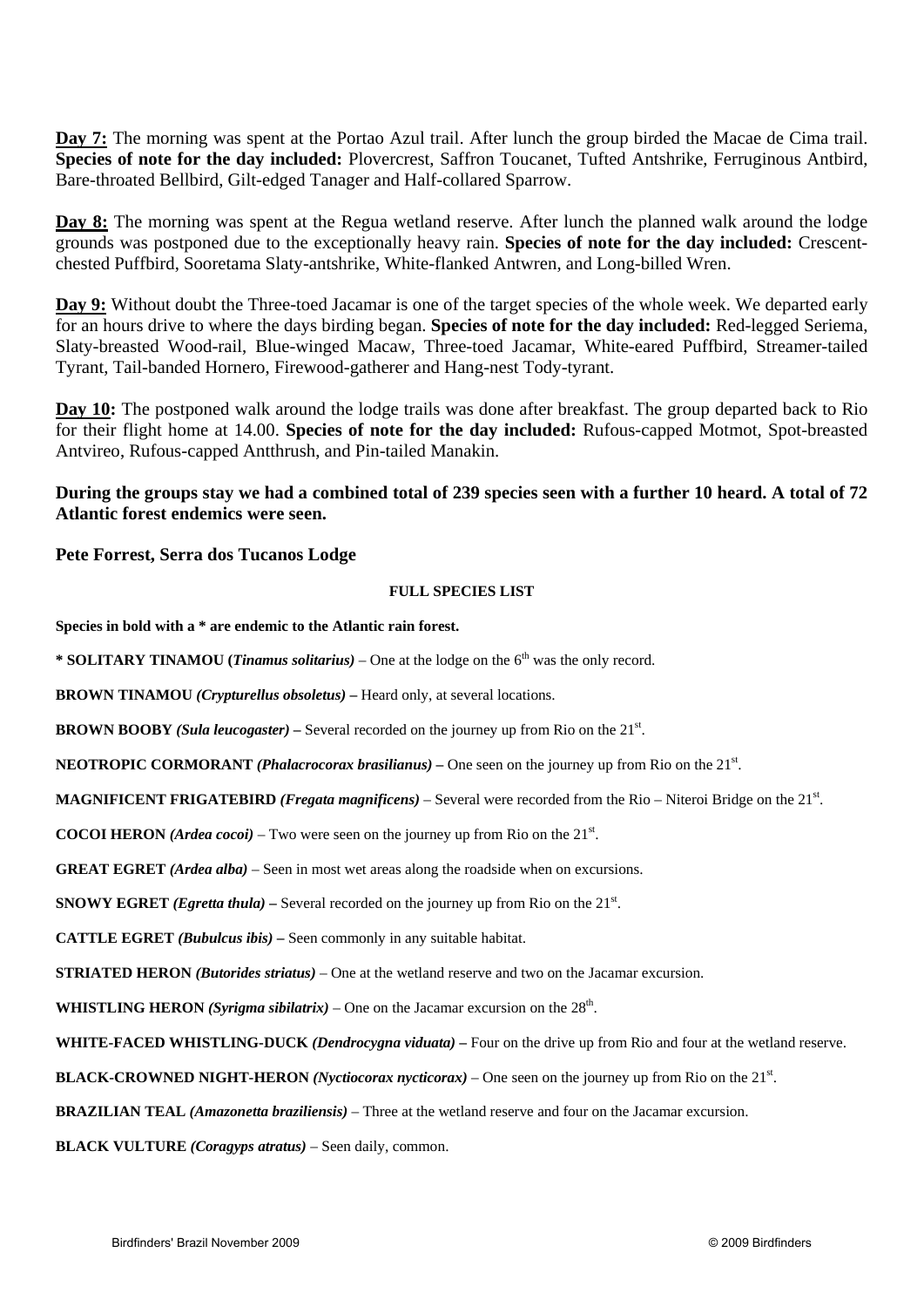**TURKEY VULTURE** *(Cathartes aura)* – Seen almost daily, common.

**LESSER YELLOW-HEADED VULTURE** *(Cathartes burrovianus) –* Seen at the wetland reserve and on the Jacamar excursion.

**GREY-HEADED KITE** *(Leptodon cayanensis)* – One at the Portao Azul on the  $26<sup>th</sup>$ .

**RUFOUS-THIGHED KITE** *(Harpagus diodon)* – One at the wetland reserve on the  $27<sup>th</sup>$ .

**PLUMBEOUS KITE** *(Ictinia plumbea) –* Two at the Portao Azul and on the Jacamar excursion.

**SAVANNA HAWK (***Heterospizias meridionalis)* – Recorded in small numbers on most excursions.

**ROADSIDE HAWK (***Buteo magnirostris)* – Recorded almost daily in small numbers.

**WHITE-TAILED HAWK** *(Buteo albicaudatus)* – Three on the Jacamar excursion.

**WHITE-RUMPED HAWK** *(Buteo leucorrhous) –* A single on the high altitude excursion on the 23rd.

**SOUTHERN CARACARA** *(Caracara plancus)* – Recorded almost daily from suitable habitats.

**YELLOW-HEADED CARACARA** *(Milvago chimachima)* – Recorded almost daily from suitable habitats.

**AMERICAN KESTREL** *(Falco sparverius)* – Three on the Jacamar excursion on the 28th.

**APLOMADO FALCON** *(Falco femoralis)* – Two on the Jacamar excursion on the  $28<sup>th</sup>$ .

**DUSKY-LEGGED GUAN** *(Penelope obscura)* – Four at the Portao Azul on the  $26<sup>th</sup>$ .

**\* SLATY-BREASTED WOOD-RAIL** *(Aramides saracura)* **–** Seen on several dates at the lodge and also Two were seen on the Jacamar excursion.

**RED-LEGGED SERIEMA** *(Cariama cristata)* – Two on the Jacamar excursion on the 28th.

**PURPLE GALLINULE** *(Porphyrio martinica)* – Seen at the wetland reserve.

**COMMON MOORHEN** *(Gallinula chloropus)* – Seen at the wetland reserve and on the drive up from Rio.

**WATTLED JACANA** *(Jacana jacana)* – Recorded almost daily in suitable habitats.

 **SOUTHERN LAPWING** *(Vanellus chilensis)* – Recorded almost daily in suitable habitats.

**KELP GULL** *(Larus dominicanus)* – Small numbers were recorded on the journey from Rio.

**PICAZURO PIGEON** *(Patagionas picazuro)* – Small numbers recorded most days.

**PALE-VENTED PIGEON** *(Patagionas cayennensis)* – Two on the Jacamar excursion on the 28<sup>th</sup>.

**RUDDY GROUND-DOVE** *(Columbina talpacoti)* – Seen in small numbers almost daily.

**WHITE-TIPPED DOVE** *(Leptotila verreauxi)* – One at the lodge on the  $29<sup>th</sup>$ .

**GREY-FRONTED DOVE** *(Leptotila rufaxilla)* – Two on the Cedae and one on the Theodora trails.

**BLUE-WINGED MACAW** *(Ara maracana)* – Five on the Jacamar excursion on the 28<sup>th</sup>.

**WHITE-EYED PARAKEET** *(Aratinga leucophthalmus)* – Flocks of up to thirty birds on two dates.

**\* MAROON- BELLIED PARAKEET** *(Pyrrhura frontalis)* **–** Small numbers recorded in the lodge gardens daily. Also seen on several of the excursions.

\* **PLAIN PARAKEET** *(Brotogeris tirica)* – One at the lodge on the  $22<sup>nd</sup>$  and four there on the  $29<sup>th</sup>$ .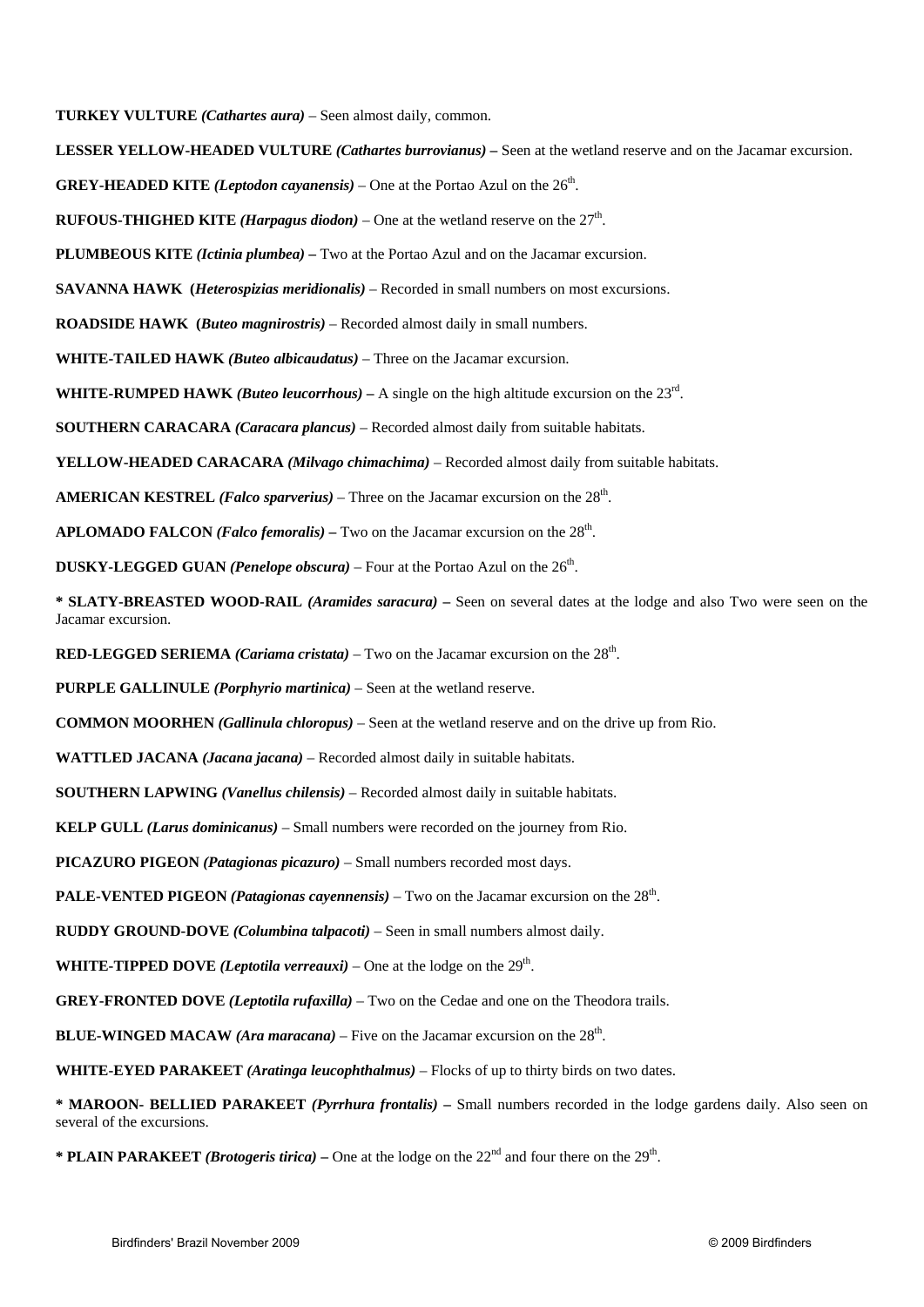**SCALY-HEADED PARROT** *(Pionus maximiliani)* – Recorded within the lodge grounds on several occasions, also on several of the excursions.

**SQUIRREL CUCKOO** *(Piaya cayana)* – One or two birds were recorded almost daily.

**SMOOTH-BILLED ANI** *(Crotophaga ani)* – Seen commonly in any suitable habitat.

**GUIRA CUCKOO** *(Guira guira)* – Seen commonly in any suitable habitat.

**FERRUGINOUS PYGMY-OWL** *(Glaucidium brasilianum)* – One at the lodge on the  $26<sup>th</sup>$ .

**BURROWING OWL** *(Athene cunicularia)* – Singles on the high altitude and Jacamar excursions.

**WHITE-COLLARED SWIFT** *(Stretoprocne zonaris)* – Groups of up to three hundred birds recorded daily.

**BISCUTATE SWIFT** *(Stretoprocne biscutata) –* A flock of thirty on the Jacamar excursion on the 28th.

**ASHY-TAILED SWIFT** *(Chaetura Andrei)* – Up to five birds daily on three dates.

**GREY-RUMPED SWIFT** *(Chaetura cinereiventris)* – Birds going to roost were seen on several dates at the lodge.

**\* SAW-BILLED HERMIT** *(Ramphodon naevius)* **–** Recorded almost daily around the lodge.

**\* SCALE-THROATED HERMIT** *(Phaethornis eurynome***) –** Up to five birds daily on three dates.

**REDDISH HERMIT** *(Phaethornis ruber)* – One at the lodge on the  $25<sup>th</sup>$  and one at the wetland reserve on the  $27<sup>th</sup>$ .

**SWALLOW-TAILED HUMMINGBIRD** *(Eupetomena macroura)* – Four on the Jacamar excursion on the 28th.

**\* BLACK JACOBIN** *(Melanotrochilus fuscus)* **–** Seen daily around the lodge and on several of the excursions.

**\* PLOVERCREST** *(Stephanoxis lalandi)* **–** One on the Macae de Cima trail.

**GLITTERING-BELLIED EMERALD** *(Chlorostilbon aureoventris)* – One on the high altitude excursion on the 23rd.

**\* VIOLET-CAPPED WOODNYMPH** *(Thalurania glaucopis)* **–** Seen daily around the lodge and on several of the excursions.

**WHITE-CHINNED SAPPHIRE** *(Hylocharis cyanus)* – One at the wetland reserve on the  $27<sup>th</sup>$ .

**\* WHITE-THROATED HUMMINGBIRD** *(Leucochloris albicollis) –* Up to three birds daily on three dates.

**SAPPHIRE-SPANGLED EMERALD** *(Polyerata lacteal)* – One on the Jacamar excursion on the 28<sup>th</sup>.

**\* SOMBRE HUMMINGBIRD** *(Campylopterus cirrhochloris)* **–** Recorded daily at the lodge.

**\* BRAZILIAN RUBY** *(Clytolaema rubricauda) –* Three on the high altitude excursion and one on the Theodora trail.

**AMETHYST WOODSTAR** *(Calliphlox amethystine)* – One at the Portao Azul on the  $26<sup>th</sup>$ .

**SURUCUA TROGON** *(Trogon surrucura)* – Seen or heard on most forested excursions.

**RINGED KINGFISHER** *(Ceryle torquata)* – Singles on three dates.

**AMAZON KINGFISHER** *(Chloroceryle amazona)* – One at the lodge on the  $22^{nd}$ ..

**GREEN KINGFISHER** *(Chloroceryle Americana) –* Singles on two dates.

**\* RUFOUS-CAPPED MOTMOT** *(Baryphthengus ruficapillus)* – Two at the lodge on the  $29<sup>th</sup>$ .

**\* THREE-TOED JACAMAR** *(Jacamaralcyon tridactyla)* **–** As usual this bird performed very well with two being seen on the 28th.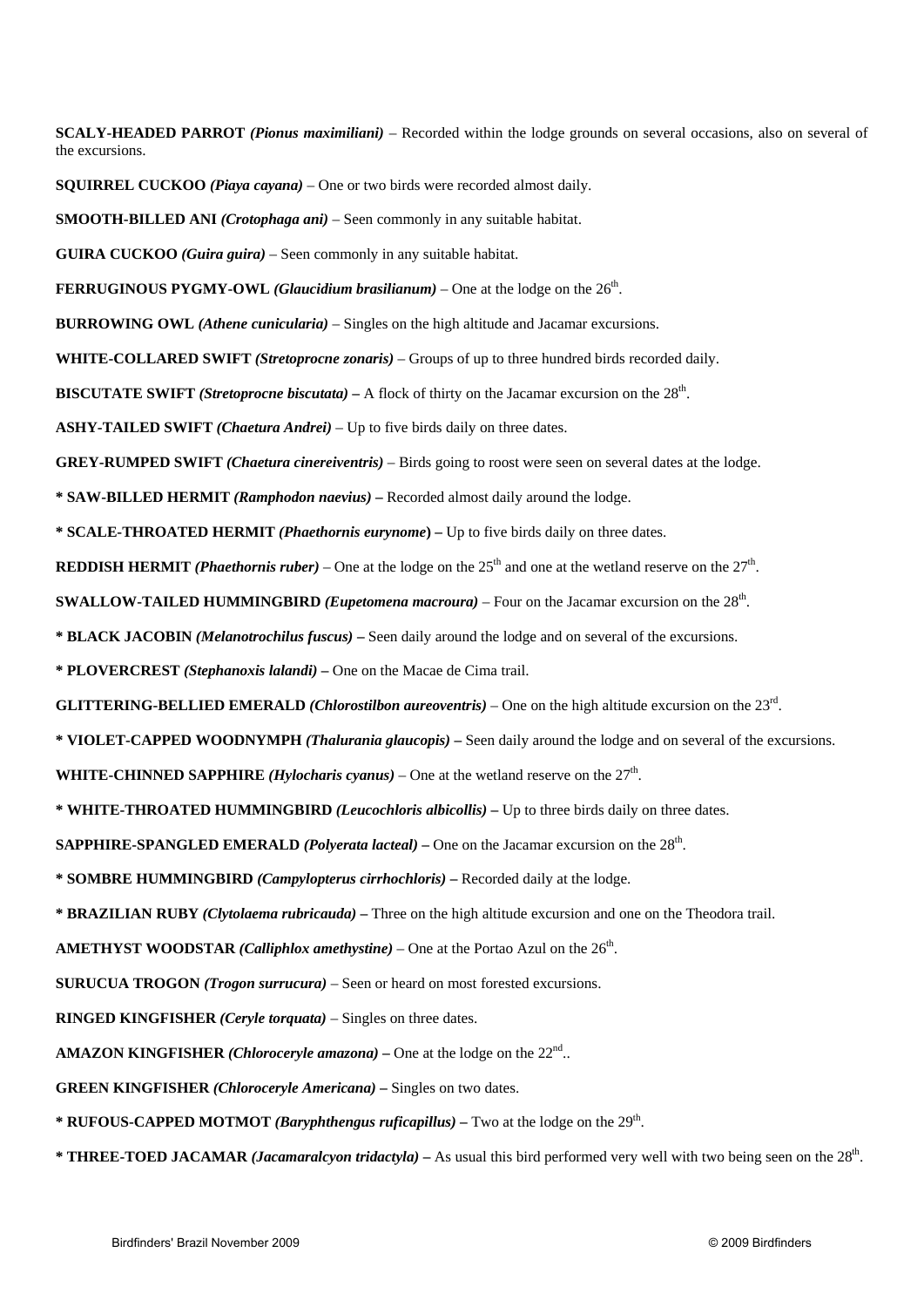**RUFOUS-TAILED JACAMAR** *(Galbula ruficauda)* – One at the wetland reserve on the  $27<sup>th</sup>$ .

**WHITE-EARED PUFFBIRD** *(Hystalus chacuru)* – Two were seen on the Jacamar excursion on the 28th.

**\* CRESCENT-CHESTED PUFFBIRD** *(Malacoptila striata) –* Two at the wetland reserve on the 27th.

**\* SAFFRON TOUCANET** *(Baillonius bailloni)* – One at the lodge on the  $26<sup>th</sup>$ .

**SPOT-BILLED TOUCANET** *(Selenidera maculirostris)* – Three at the lodge on the 22<sup>nd</sup> and two at the National Park on the 24<sup>th</sup>.

**CHANNEL-BILLED TOUCAN** *(Rhamphastos vitellinus)* – One at the lodge on the  $25<sup>th</sup>$ .

**WHITE-BARRED PICULET** *(Picumnus cirratus)* – Seen or heard on most forested excursions.

**CAMPO FLICKER** *(Colaptes campestris)* – Groups of up to five birds were seen on two dates.

**GREEN-BARRED WOODPECKER** *(Colaptes melanochloros) –* Two at the National Park on the 24th.

**\* YELLOW-BROWED WOODPECKER** *(Piculus auulentus)* – Up to three daily on three dates.

**BLOND-CRESTED WOODPECKER** *(Celeus flavescens)* – Recorded daily at the lodge.

**WHITE WOODPECKER** *(Melanerpes candidus) –* Up to four daily on three dates.

**\* YELLOW-EARED WOODPECKER** *(Veniliornis maculifrons)* – Three at the lodge on the 22nd and one at the wetland reserve on the  $27<sup>th</sup>$ .

**LINEATED WOODPECKER** *(Dryocopus lineatus)* – One at the Portao Azul and two on the Jacamar excursion.

**\* TAIL-BANDED HORNERO** *(Furnarius figulus)* **–** One on the Jacamar excursion on the 28th.

**RUFOUS HORNERO** *(Furnarius rufus)* – Seen commonly in any suitable habitat.

**\* RUFOUS-CAPPED SPINETAIL** *(Synallaxis ruficapilla) –* Heard only, on the Theodora trail.

**SPIX'S SPINETAIL** *(Synallaxis spixi)* – Four on the Theodora trail on the  $25<sup>th</sup>$ .

**\* PALLID SPINETAIL** *(Cranioleuca pallida)* **–** Up to two daily on three dates.

**YELLOW-CHINNED SPINETAIL** *(Certhiaxis cinnamomea)* – Four on the Jacamar excursion and four at the wetland reserve.

**COMMON THORNBIRD** *(Phacellodomus rufifrons)* – Several were seen on the Jacamar excursion on the 28th.

**\* RED-EYED THORNBIRD** *(Phacellodomus erythrophthalmus)* **–** Seen or heard on three dates.

**FIREWOOD-GATHERER** *(Anumbius annumbi)* – Three on the Jacamar excursion on the 28th.

**STREAKED XENOPS** *(Xenops rutilans)* – Up to two daily on three dates.

**\* PALE-BROWED TREEHUNTER** *(Cichlocolaptes leucophrus)* **–** One at the National Park on the 24th.

**BUFF-FRONTED FOLIAGE-GLEANER** *(Philydor rufus)* – Up to four daily on three dates.

\* **BLACK-CAPPED FOLIAGE-GLEANER** *(Philydor atricapillus)* – One at the lodge on the 22<sup>nd</sup> and one on the Theodora trail on the  $25<sup>th</sup>$ .

**BUFF-BROWED FOLIAGE-GLEANER** *(Syndactyla rufosuperciliata)* – Heard only, on the high altitude excursion.

**\* WHITE-COLLARED FOLIAGE-GLEANER** *(Anabezenops leucophthalmus) –* Singles at the Portao Azul and Theodora trails.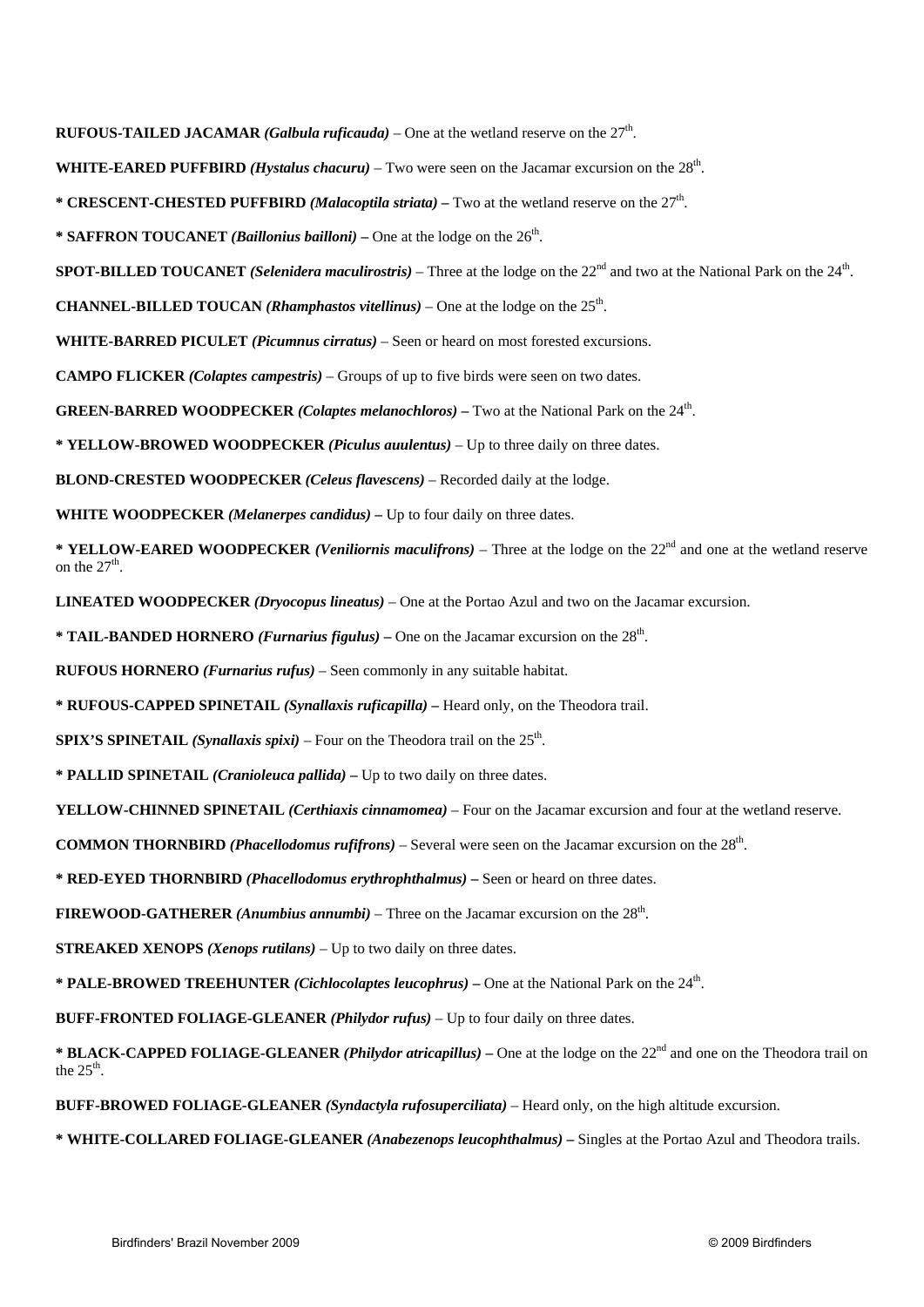**\* WHITE-BROWED FOLIAGE-GLEANER** *(Anabacerthia amaurotis)* **–** Two at the National Park on the 24th.

**SHARP-TAILED STREAMCREEPER** *(Lochnias nematura)* – The breeding pair was regularly seen at the lodge.

**\* THRUSH-LIKE WOODCREEPER** *(Dendrocincla turdina)* **–** A single at the National park on the 24th.

**OLIVACEOUS WOODCREEPER** *(Sittasomus griseicapillus)* – Recorded almost daily in suitable habitat.

**\* WHITE-THROATED WOODCREEPER** *(Xiphocolaptes albicollis)* – Heard (and glimpsed by one of the group) at the National Park but refused to respond to playback.

**\* LESSER WOODCREEPER** *(Lepidocolaptes fuscus)* **–** Up to four daily on two dates.

**\* SCALED WOODCREEPER** *(Lepidocolaptes squamatus)* – Two at the lodge on the 22<sup>nd</sup> and one at the National Park on the 24<sup>th</sup>.

**\* BLACK-BILLED SCYTHEBILL** *(Campylorhamphus falcularius)* **–** Heard only, at the National Park.

**\* SPOT-BACKED ANTSHRIKE** *(Hypoedaleus guttatus) –* Heard only, at the lodge on the 29th.

\* **TUFTED ANTSHRIKE** *(Mackenziaena severa)* – One at the Portao Azul on the 26<sup>th</sup>.

**\* LARGE-TAILED ANTSHRIKE** *(Mackenziaena leachii) –* One on the high altitude excursion on the 23rd.

**CHESTNUT-BACKED ANTSHRIKE** *(Thamnophilus palliates)* – Three at the wetland reserve on the  $27<sup>th</sup>$ .

**\* SOORETAMA SLATY-ANTSHRIKE** *(Thamnophilus ambiguous)* **–** One at the wetland reserve on the 27th.

**VARIABLE ANTSHRIKE** *(Thamnophilus caerulescens)* – Up to three daily on three dates.

**\* SPOT-BREASTED ANTVIREO** *(Dysithamnus stictothorax) –* Two at the lodge on the 29th.

**PLAIN ANTVIREO** *(Dysithamnus mentalis) –* Seen or heard on most forested excursions.

**\* STAR-THROATED ANTWREN** *(Myrmotherula gularis)* **–** Heard or seen on most days in forested habitat.

**WHITE-FLANKED ANTWREN** *(Myrmotherula axillaries)* – Six at the wetland reserve on the  $27<sup>th</sup>$ .

**\* FERRUGINOUS ANTBIRD** *(Drymophila ferruginea)* – A single at the Portao Azul on the  $26<sup>th</sup>$ .

- \* **BERTONIS ANTBIRD** *(Drymophila rubricollis)* One on the Theodora trail on the 25<sup>th</sup>.
- **\* RUFOUS-TAILED ANTBIRD** *(Drymophila genei)* Four on the high altitude excursion on the 23rd.

\* **OCHRE-RUMPED ANTBIRD** *(Drymophila ochropyga)* – One on the Macae de Cima trail on the 26<sup>th</sup>.

**\* DUSKY-TAILED ANTBIRD** *(Drymophila malura)* **–** One at the Portao Azul on the 26th.

**\* STREAK-CAPPED ANTWREN** *(Terenura maculata)* **–** Seen or heard on most forested excursions.

**\* WHITE-SHOULDERED FIRE-EYE** *(Pyriglena leucoptera) –* Seen or heard on most forested excursions.

**\* BRAZILIAN ANTTHRUSH** *(Chamaeza ruficauda)* **–** Heard only, at several locations.

**RUFOUS-CAPPED ANTTHRUSH** *(Formicarius colma)* – Two at the lodge on the 29th.

**\*BLACK-CHEEKED GNATEATER** *(Conopophaga melanops)* **–** Recorded at the lodge on several dates.

**\* SLATY BRISTLEFRONT** *(Merulaxis ater)* – Heard only, on the Theodora trail.

**\* SERRA DO MAR TAPACULO** *(Scytalopus notorious)* **–** One on the high altitude excursion on the 23rd.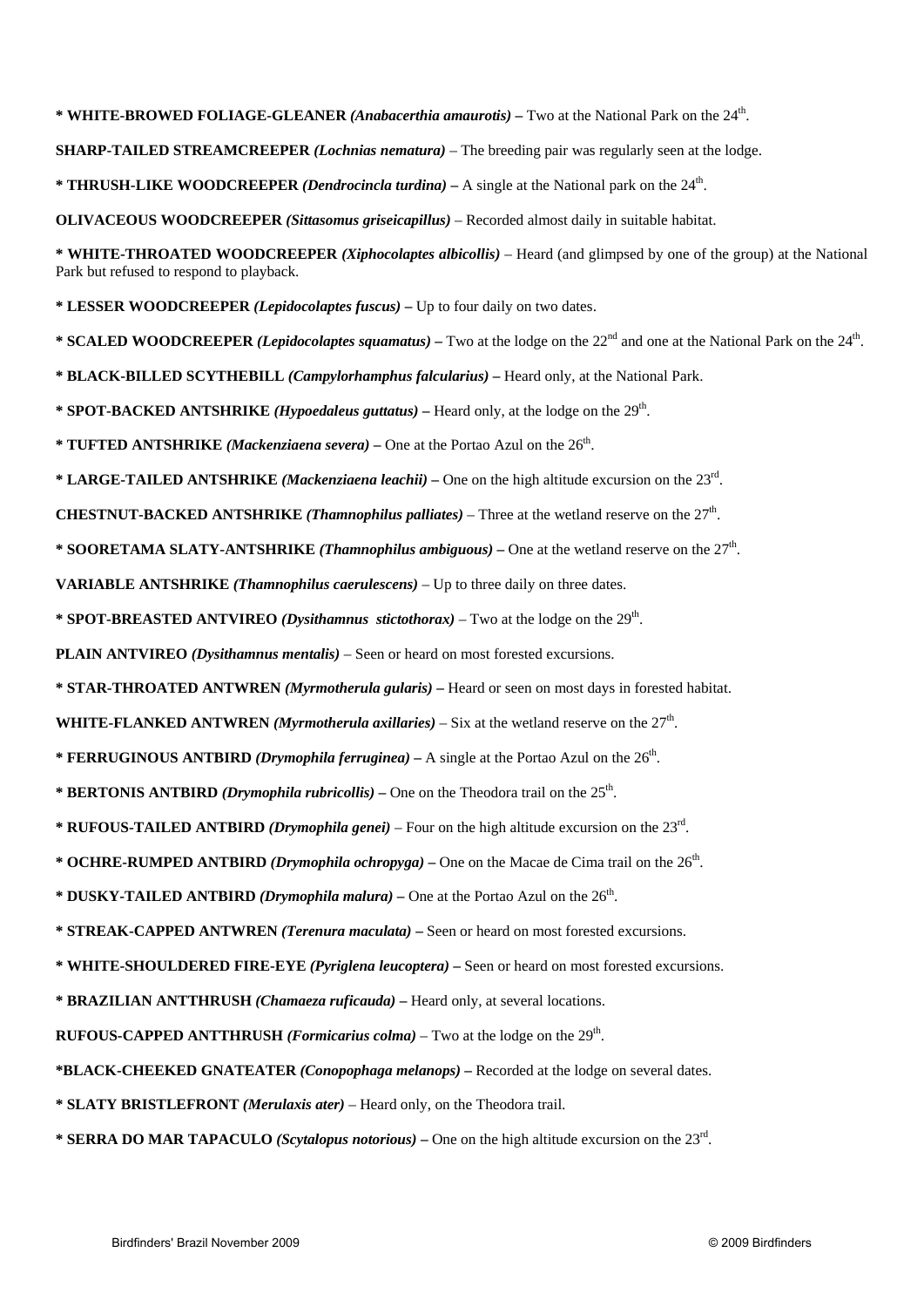**\* WHITE-BREASTED TAPACULO** *(Scytalopus indigoticus) –* Heard only, at the Portao Azul.

**SWALLOW-TAILED COTINGA** *(Phibalura flavirostris)* – Five on the high altitude excursion on the  $23<sup>rd</sup>$ .

**\*GREY-WINGED COTINGA** *(Tijuca condita) –* One on the high altitude excursion on the 23rd.

**\* BLACK-AND-GOLD COTINGA** *(Tijuca atra)* **–** Heard on several dates and four were seen on the high altitude excursion on the  $23^{\text{rd}}$ 

**\*BARE-THROATED BELLBIRD** *(Procnias nudicollis)* – At least four were seen on the Macae de Cima trail on the 26<sup>th</sup>.

**WHITE-BEARDED MANAKIN** *(Manacus manacus)* – Three at the wetland reserve on the  $27<sup>th</sup>$ .

**\*BLUE MANAKIN** *(Chiroxiphia caudata)* **–** Recorded on all trips into the forest, giving very pleasing views on several occasions.

**\*PIN-TAILED MANAKIN** *(Ilicuramilitaris)* – Two at the lodge on the  $29<sup>th</sup>$ .

**\*SERRA TYRANT-MANAKIN** *(Neopelma chrysolophum)* **–** Singles on the high altitude and Portao Azul excursions.

**YELLOW TYRANNULET** *(Capsiempis flaveola)* – Two on the Portao Azul excursion on the  $26<sup>th</sup>$ .

**OLIVACEOUS ELAENIA** *(Elaenia obscura)* – Two on the high altitude excursion on the 23rd.

**YELLOW-BELLIED ELAENIA** *(Elaenia flavogaster)* – Singles on three dates.

**OCHRE-BELLIED FLYCATCHER** *(Mionectes oleaginous) –* Heard only, at the lodge.

**\* GREY-HOODED FLYCATCHER** *(Mionectes rufiventris) –* Heard only, at the lodge.

**SEPIA-CAPPED FLYCATCHER** *(Leptopogon amaurocephalus)* – Two on the Theodora trail and two at Macae de Cima.

**MOTTLE-CHEEKED TYRANNULET** *(Phylloscartes ventralis)* – Two at Macae de Cima on the 26<sup>th</sup>.

**\* SERRA DO MAR TYRANNULET** *(Phylloscartes difficilis)* – One on the high altitude excursion on the 23rd.

**PLANALTO TYRANNULET** *(Phyllomyias fasciatus)* – Two on the Theodora trail on the  $25<sup>th</sup>$ .

**\*GREY-CAPPED TYRANNULET** *(Phyllomyias griseocapilla)* **–** One at the lodge on the 22nd.

**EARED PYGMY-TYRANT** *(Myiornis auricularis) –* Singles on three dates.

**\*HANGNEST TODY-TYRANT (***Hemitriccus nidipendulus***) –** One on the Jacamar excursion on the 28th.

**OCHRE-FACED TODY-FLYCATCHER** *(Todirostrum plumbeiceps)* – Seen or heard on several excursions.

**\* YELLOW-LORED TODY-FLYCATCHER** *(Todirostrum poliocephalum)* **–** Seen or heard on most forested excursions

**COMMON TODY-FLYCATCHER** *(Todirostrum cinereum)* – Two at the wetland reserve on the  $26<sup>th</sup>$ .

**YELLOW-OLIVE FLYCATCHER** *(Tolmomyias sulphurescens)* – One of the commonest flycatchers being seen or heard almost daily.

**BRAN-COLORED FLYCATCHER** *(Myiophobus fasciatus)* – Two at the Portao Azul on the 26<sup>th</sup>.

**EULER'S FLYCATCHER** *(Lathrotriccus euleri)* – One at the National Park on the  $24<sup>th</sup>$ .

**WHITE-RUMPED MONJITA** *(Xolmis velata)* – Two on the Jacamar excursion on the 28<sup>th</sup>.

**BLUE-BILLED BLACK-TYRANT** *(Knipolegus cyanirostris)* – Five on the high altitude excursion on the 23rd.

**MASKED WATER-TYRANT** *(Fluvicola nengeta)* – Recorded daily at the lodge and on several of the excursions.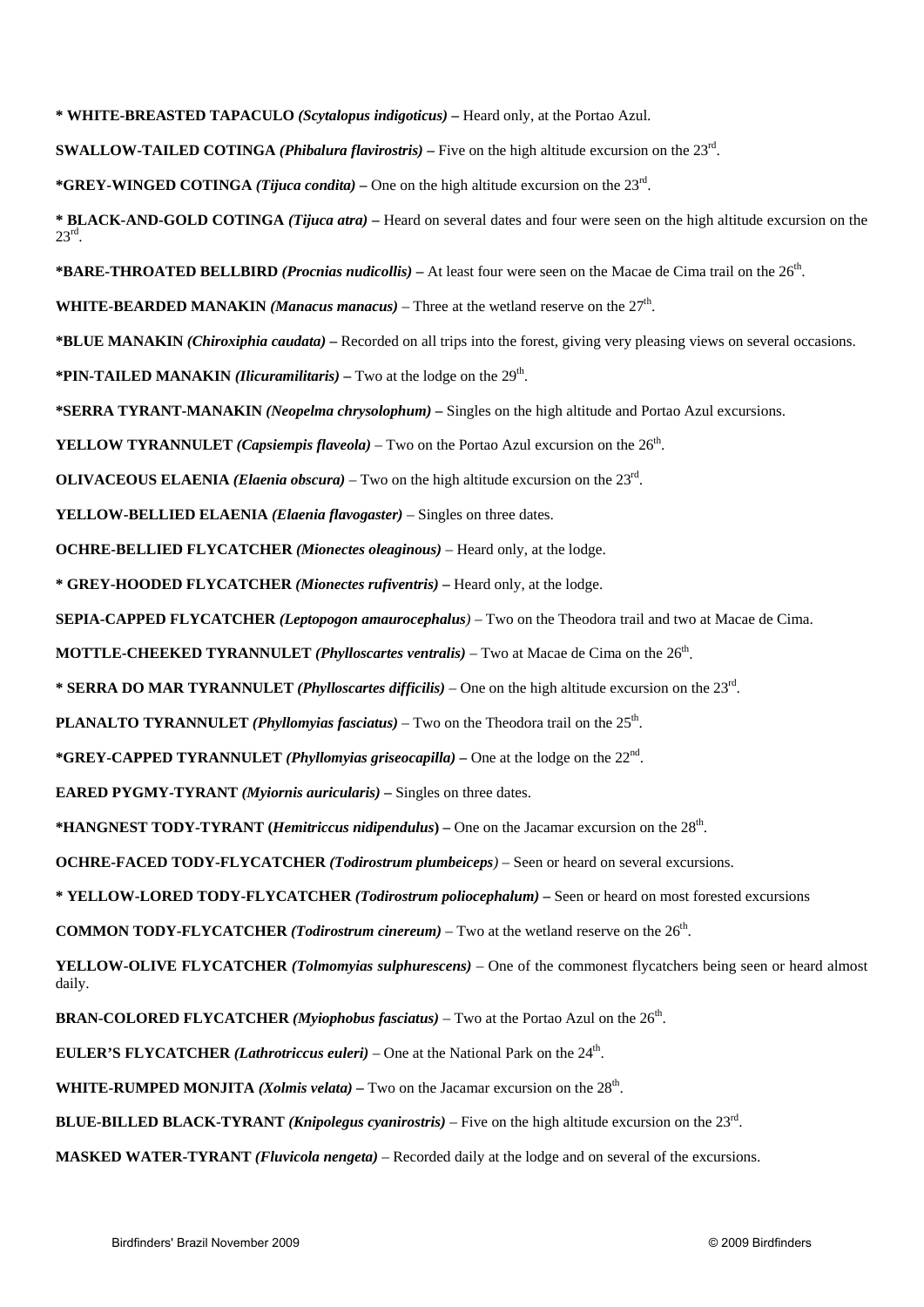**WHITE-HEADED MARSH-TYRANT** *(Arundicola leucocephala)* – Four at the wetland reserve and one on the drive up from Rio. **STREAMER-TAILED TYRANT** *(Gubernetes yetapa)* – Eight were seen on the Jacamar excursion on the 28th. **LONG-TAILED TYRANT** *(Colonia colonus)* – Up to three daily on three dates. **YELLOW-BROWED TYRANT** *(Satrapa icterophrys)* – Two on the Jacamar excursion on the  $28<sup>th</sup>$ . **CATTLE TYRANT** *(Machetornis rixosus)* – Four on the Jacamar excursion on the  $28<sup>th</sup>$ . **\* SHEAR-TAILED GREY-TYRANT** *(Muscipipra vetula)* – Four on the high altitude excursion on the 23rd. **\* GREY-HOODED ATTILA** *(Attila rufus) –* Recorded almost daily at the lodge and on several of the excursions. **GREAT KISKADEE** *(Pitangus sulphuratus)* – Recorded daily from any suitable habitat. **BOAT-BILLED FLYCATCHER** *(Megarhyncus pitangua)* – Recorded almost daily from any suitable habitat. **SOCIAL FLYCATCHER** *(Myiozetetes similis)* – Recorded almost daily from any suitable habitat. **RUSTY-MARGINNED FLYCATCHER** *(Myiozetetes cayanensis)* – Two at the wetland reserve on the 27th. **STREAKED FLYCATCHER** *(Myiodynastes maculates)* – Recorded almost daily at the lodge and on several of the excursions. **VARIEGATED FLYCATCHER** *(Empidonomus varius)* – Recorded almost daily from any suitable habitat. **SWAINSON'S FLYCATCHER** *(Myiarchus swainsoni)* – One on the Portao Azul excursion on the 26th. **SHORT-CRESTED FLYCATCHER** *(Myiarchus ferox)* – One at the wetland reserve on the  $27<sup>th</sup>$ . **FORK-TAILED FLYCATCHER** *(Tyrannus savana) –* Seen commonly in any suitable habitat. **TROPICAL KINGBIRD** *(Tyrannus melancholicus)* – Recorded daily from any suitable habitat. **CHESTNUT-CROWNED BECARD** *(Pachyramphus castaneus)* – Up to three daily on four dates. **WHITE-WINGED BECARD** *(Pachyramphus polychopterus)* – One on the Jacamar excursion on the 28th. **CRESTED BECARD** *(Pachyramphus validus)* – One at the lodge on the  $21<sup>st</sup>$ . **SHARPBILL** *(Oxyruncus cristatus)* – One at the National Park on the  $24<sup>th</sup>$ . **GREY-BREASTED MARTIN** *(Progne chalybea) –* At least five in the local town. **BROWN-CHESTED MARTIN** *(Progne tapera)* – Small numbers were seen on the Jacamar excursion on the 28<sup>th</sup>. WHITE-RUMPED SWALLOW *(Tachycineta leucorrhoa)* – Small numbers were seen on the Jacamar excursion on the 28<sup>th</sup>. **BLUE-AND-WHITE SWALLOW** *(Pygochelidon cyanoleuca)* – Recorded daily from suitable habitats. **SOUTHERN ROUGH-WINGED SWALLOW** *(Stelgidopteryx ruficollis)* – Recorded almost daily from suitable habitats. **BLACK-CAPPED DONACOBIUS** *(Donacobius atricapillus)* – Three on the Jacamar excursion. **\* LONG-BILLED WREN** *(Thryothorus longirostris)* – Three at the wetland reserve on the  $27<sup>th</sup>$ . **MOUSTACHED WREN** *(Thryothorus genibarbis)* – Two at the wetland reserve on the  $27<sup>th</sup>$ . **HOUSE WREN** *(Troglodytes aedon)* – Recorded daily from any suitable habitat.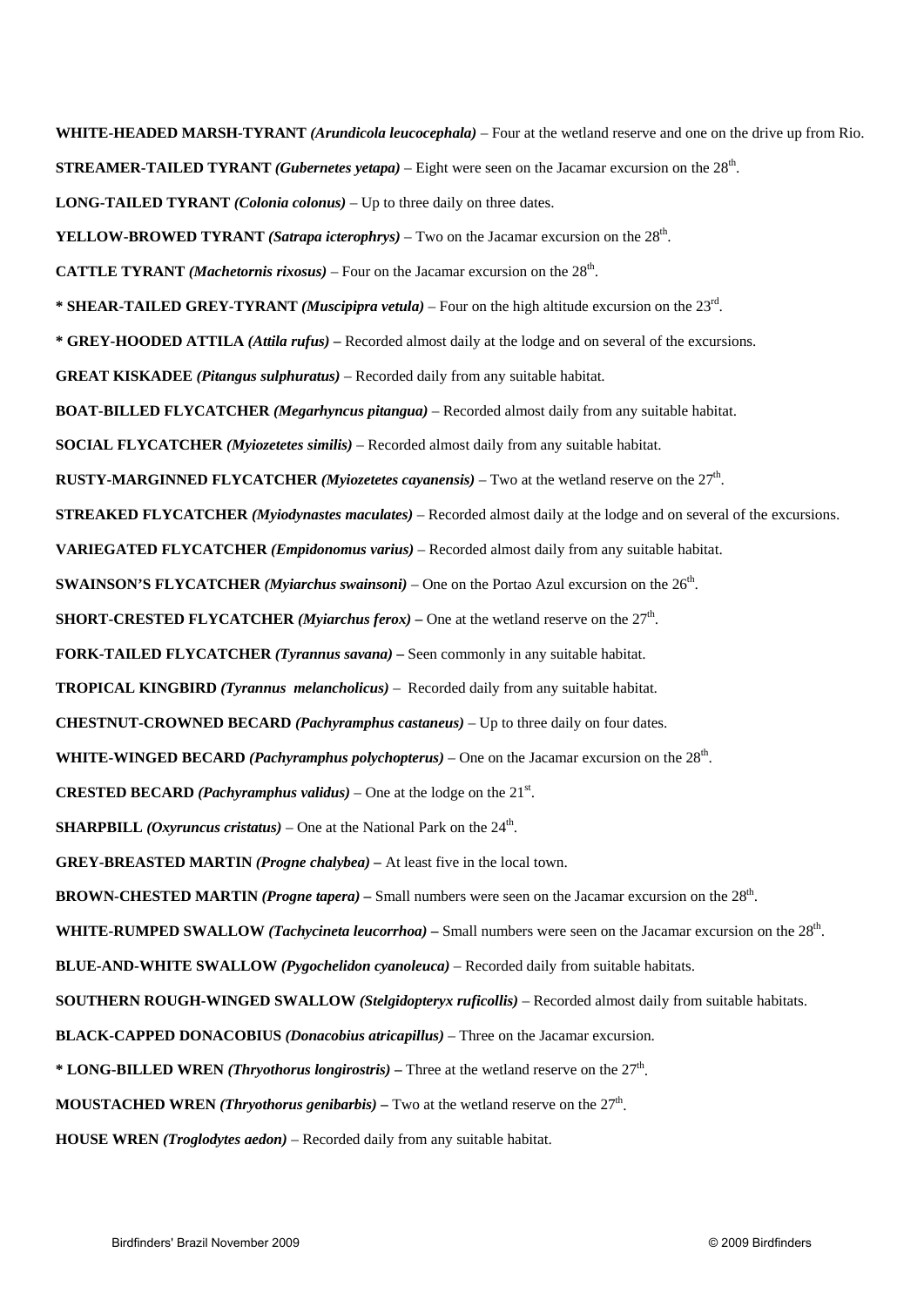**CHALK-BROWED MOCKINGBIRD** *(Mimus saturninus)* – Common in any open scrubland habitat.

**YELLOW-LEGGED THRUSH** *(Platycichla flavipes)* – At least four at the National Park and two on the high altitude excursion. **RUFOUS-BELLIED THRUSH** *(Turdus rufiventris)* – Recorded daily from any suitable habitat.

**PALE-BREASTED THRUSH** *(Turdus leucomelas)* – Recorded most days at the lodge and on several of the excursions.

**CREAMY-BELLIED THRUSH** *(Turdus amaurochalinus) –* Recorded most days at the lodge and on several of the excursions.

**RUFOUS-BROWED PEPPERSHRIKE** *(Cyclarhis gujanensis)* – Recorded almost daily from suitable forest habitat.

**RED-EYED VIREO** *(Vireo olivaceous) –* Recorded most days at the lodge and on several of the excursions.

**RUFOUS-CROWNED GREENLET** *(Hylophilus poecilotis) –* Up to three daily on three dates.

**GOLDEN-CROWNED WARBLER** *(Basileuterus culicivorus)* – Recorded almost daily from any suitable forested habitat.

**\* WHITE-RIMMED WARBLER** *(Basileuterus leucoblepharus)* **–** Recorded almost daily from any suitable forested habitat.

**BANANAQUIT** *(Coereba flaveola)* – Recorded daily from many locations.

**CHESTNUT-VENTED CONEBILL** *(Conirostrum speciosum) –* One at the National Park on the 24th.

**MAGPIE TANAGER** *(Cissopis leveriana)* – One at the Portao Azul on the  $26<sup>th</sup>$ .

**\* OLIVE-GREEN TANAGER** *(Orthogonys chloricterus)* – One on the Cedae trail on the 22nd.

**\* RUBY-CROWNED TANAGER** *(Tachyphonus coronatus) –* Recorded daily in the lodge grounds and other locations.

**BLACK-GOGGLED TANAGER** *(Trichothraupis melanops)* – Recorded almost daily in small numbers in suitable forest habitat.

**RED-CROWNED ANT-TANAGER** *(Habia rubica)* – Four on the Cedae trail on the 22nd.

**\* BRAZILIAN TANAGER** *(Ramphocelus bresilius)* **–** Recorded daily in the grounds of the lodge and various other locations.

**SAYACA TANAGER** *(Thraupis sayaca)* – Recorded daily in the grounds of the lodge and various other locations.

**\* AZURE-SHOULDERED TANAGER** *(Thraupis cyanoptera)* **–** One at the National Park on the 24th.

**\* GOLDEN-CHEVRONED TANAGER** *(Thraupis ornata) –* Recorded almost daily from any forested habitat and at the lodge garden.

**PALM TANAGER** *(Thraupis palmarum)* – Recorded daily in the grounds of the lodge and various other locations.

**VIOLACEOUS EUPHONIA** *(Euphonia violacea)* – Commonly recorded on the feeders at the lodge.

**ORANGE-BELLIED EUPHONIA** *(Euphonia. xanthogaster)* – Commonly recorded on the feeders at the lodge.

**\* CHESTNUT-BELLIED EUPHONIA** *(Euphonia pectoralis)* **–** Commonly recorded on the feeders at the lodge.

**\* GREEN-HEADED TANAGER** *(Tangara seledon) –* Recorded everyday from the feeders by the lodge and in suitable lowland forest habitats.

**\* RED-NECKED TANAGER** *(Tangara cyanocephala)* **–** Recorded regularly within the grounds of the lodge and in suitable lowland forest habitats.

**\* BRASSY-BREASTED TANAGER** *(Tangara desmaresti)* **–** Up to fifteen daily on four dates.

**\* GILT-EDGED TANAGER** *(Tangara cyanoventris) –* One at the Portao Azul and six on the Jacamar excursion.